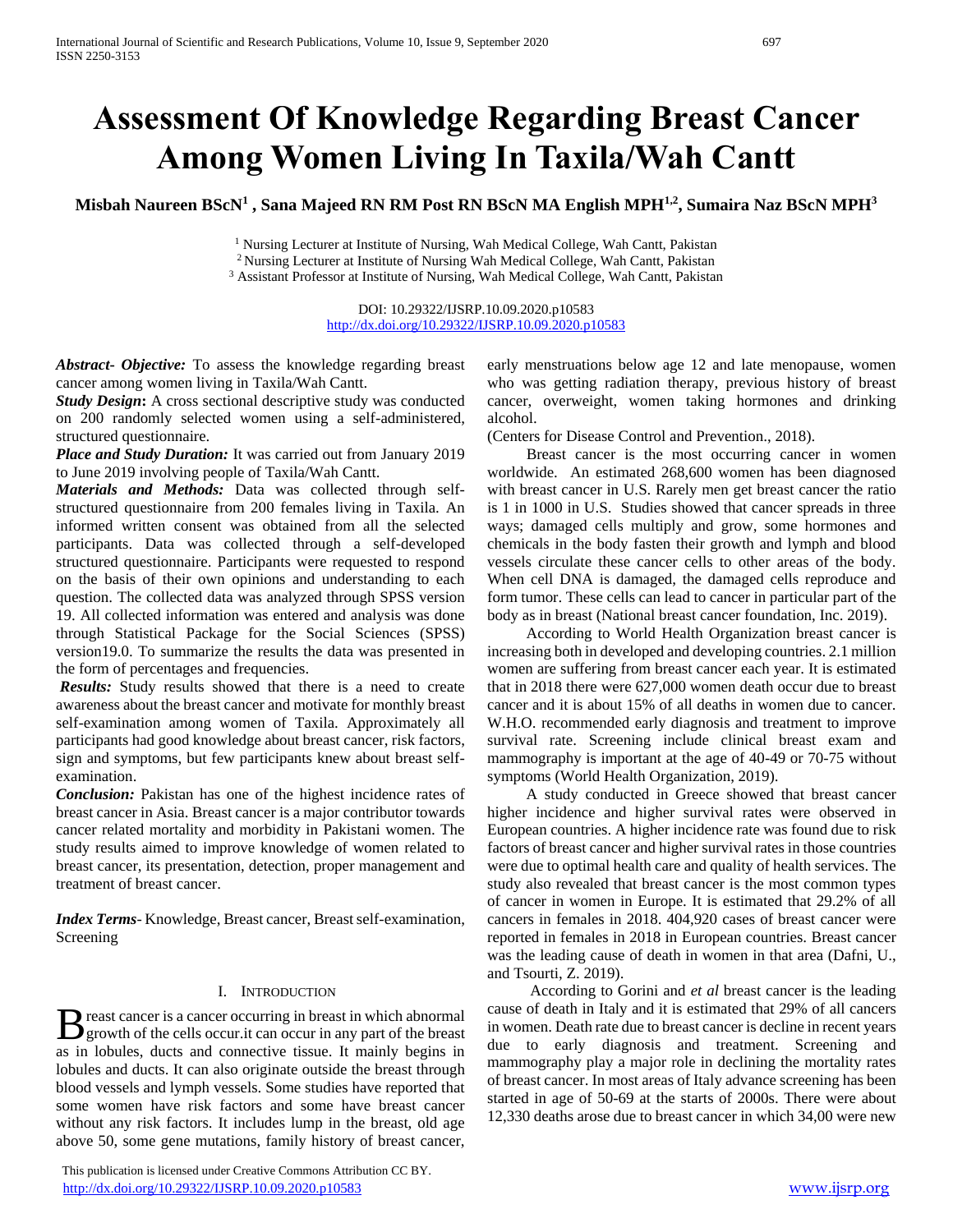cases and 10,000 cases were those progressed to last stage (Gorini, G., Zappa, M., Cortini, B., et al. 2014).

 Another study conducted in India suggested that due to increasing population, lifestyle changes and migration from rural to urban breast cancer rate is increasing in India in the last two decades. 320 participants with newly and confirmed cases of breast cancer were included in the study. The mean age of breast cancer in women in India is 40 and 50 years. The incidence is more among younger women than older and risk factors are low socioeconomic status, obesity and dietary changes (Sofi, N.Y., Jain, M., Kapil, U., *et al*. 2019).

 A study conducted in Saudi Arabia showed that breast cancer was increasing in females in recent years. A retrospective cohort study was conducted among cancer patients and data was analyzed. There were 174, 701 cases were reported during 1999- 2014 in that region. Breast cancer was found to be in females 98% and 1.7% were males. The strongest association was found between gender, age and Saudi nationality (Jaziah, A.R., Alkattan, K., *et al*. 2019).

 According to Mohsin Khudri and Shariful Islam, they conducted a study in Bangladesh. The study results revealed that 90% women breastfed their babies, some had no previous history of breast cancer, some had benign type breast cancer and only 2% were exposed to radioactive rays that accounts for breast cancer development. 38% women knew about the role of diet in reducing the disease. The study results indicated that the other risk factors were age at menopause, obesity, old age, physical inactivity and family history of breast cancer (Khudri, M., and Islam, S. 2018).

 A retrospective study was conducted in Karachi Pakistan. According to this study, Breast cancer is the most prevalent cancer in Pakistan. It was found that Pakistan has the highest incidence rate in breast cancer in the last two decades. It was most commonly occurring at 55-64 years age. It was diagnosed in stage two and less cases were diagnosed in stage one. Study results showed that mortality rate due to breast cancer was high in Pakistan and it was the top ten causes of death in our country. In 2014 age adjusted standardized rate due to this cancer was 29 and worldwide it was 8. The main reason was that screening problem, half of the patients were diagnosed in stage 2 and only 9% were diagnosed in stage 1.

Young women had more incidence rate than older of breast cancer (Somroo, R., Faridi, S., *et al*. 2018).

 According to Rashid and Shumaila, Pakistan is developing country and most of our population are living in rural areas. Illiteracy and poverty are common among people. Most of the women don't have access to medical facilities. So, breast cancer is prevailing day by day. The major reason is detection and diagnosis at an early stage. The study showed that 1 in every 9 women had breast cancer. In Asian countries Pakistan has the highest incidence rate of breast cancer. It showed that the main issue was also the affordability of screening (Minhas, R. and Umar, S. 2015)

#### II. MATERIALS AND METHODS

 A cross sectional descriptive study was conducted on 200 randomly selected women using a self-administered, structured questionnaire. It was carried out from January 2019 to June 2019 involving women living in Taxila/Wah Cantt. Non-probability convenient sampling was carried out among females of reproductive age and were willing to participate. Confidentiality and Privacy of the participant were taken care. The collected information was used for research purpose only. Proper written Consent was taken from all the participants to ensure their voluntary participation. Any risk or harm to the participant was avoided. Participants were requested to respond on the basis of their own opinions and understanding to each question. The collected data was analyzed through SPSS version 19. All collected information was entered and analysis was done through Statistical Package for the Social Sciences (SPSS) version19.0.

#### III. RESULTS

 Breast cancer is the most common type of cancer in females and the second leading cause of death in women. Approximately all participants had good knowledge about breast cancer, risk factors, sign and symptoms, but few participants knew about breast self-examination.

| Gender:                | <b>Number</b> | Percentage |
|------------------------|---------------|------------|
| female                 | 200           | 100%       |
| Age of the respondent: | <b>Number</b> | Percentage |
| $17-27$ years          | 60            | 30%        |
| 28-37 years            | 76            | 38%        |
| 38-47 years            | 46            | 23%        |
| 48-57 years            | 14            | 7%         |
| $>57$ years            | 4             | 2%         |
| <b>Marital status:</b> | <b>Number</b> | Percentage |
| ❖<br>Married           | 158           | 79%        |
| ❖<br>Unmarried         | 38            | 19%        |
| ❖<br>Widow             | 2             | 1%         |
| ❖<br>Divorced          | 2             | 1%         |

#### **Socio demographic data of participants**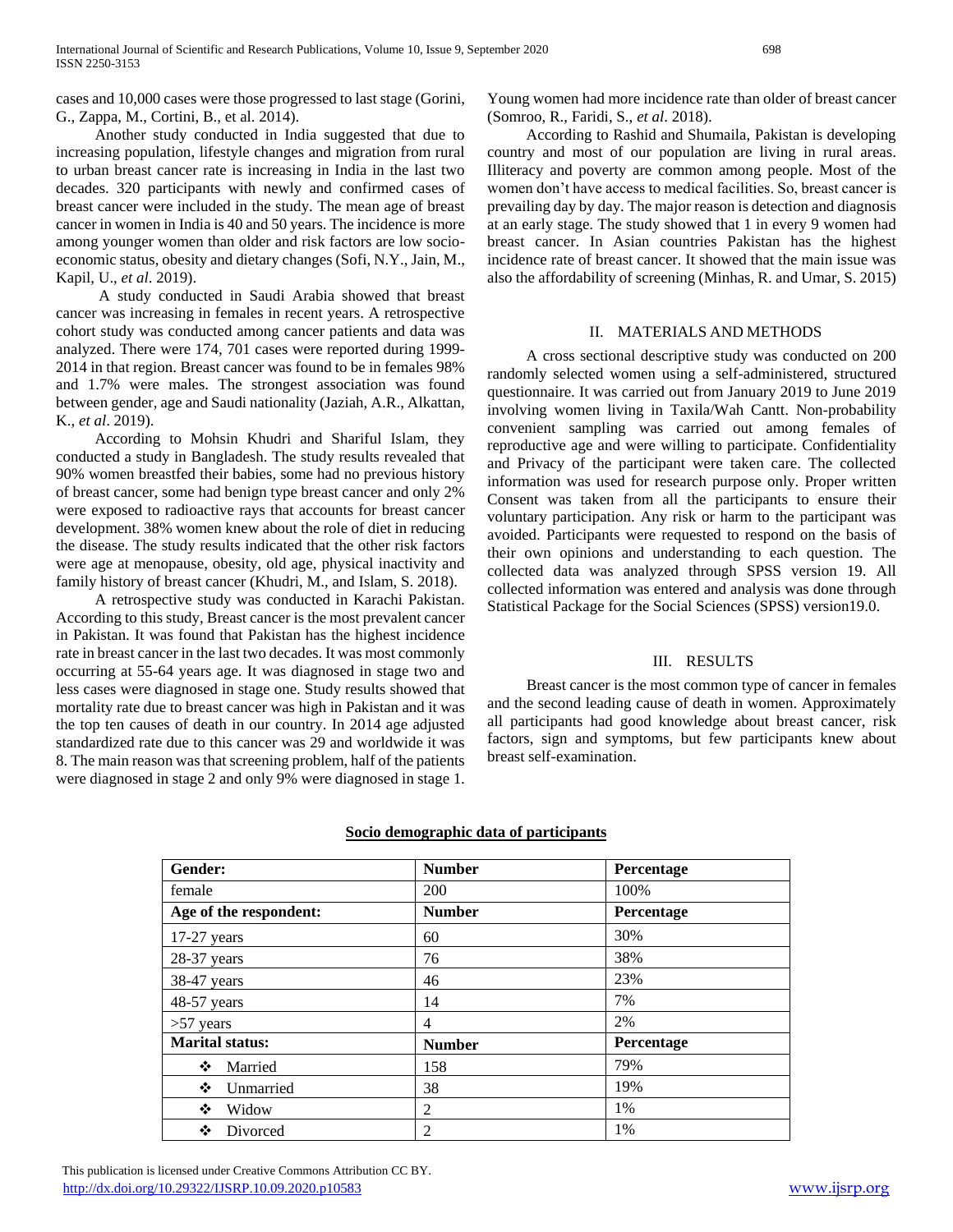International Journal of Scientific and Research Publications, Volume 10, Issue 9, September 2020 699 ISSN 2250-3153

| Respondent's qualification: | <b>Number</b> | Percentage |
|-----------------------------|---------------|------------|
| ❖<br>Uneducated             | 18            | 9%         |
| ❖<br>Primary                | 12            | 6%         |
| Middle<br>❖                 | 20            | 10%        |
| ❖<br>Matric                 | 46            | 23%        |
| ❖<br>Inter                  | 32            | 16%        |
| ❖<br>Graduate               | 50            | 25%        |
| ❖ Masters and above         | 20            | 10%        |
| <b>Number of children:</b>  | <b>Number</b> | Percentage |
| ❖<br>No child               | 28            | 14%        |
| ❖<br>1-3 children           | 124           | 62%        |
| <b>AND</b><br>4-6 children  | 42            | 21%        |
| $\div$ >7 children          | 6             | 3%         |
| <b>Occupation:</b>          | <b>Number</b> | Percentage |
| ❖<br>House wife             | 98            | 49%        |
| ❖<br>Doctor                 | 4             | 2%         |
| ❖<br>Teacher                | 26            | 13%        |
| ❖<br>Others                 | 66            | 33%        |

# **SECTION I: KNOWLEDGE OF WOMEN REGARDING BREAST CANCER Knowledge Assessment Scale**

| <b>Knowledge level</b> | Interpretation                                    |
|------------------------|---------------------------------------------------|
| <b>Good Knowledge</b>  | If the respondents give 60-80% correct answers    |
|                        | from the structured questionnaire                 |
| <b>Poor Knowledge</b>  | If the respondents give $\lt$ 50% correct answers |
|                        | from the structured questionnaire.                |

# **Table 1: Knowledge Level of The Participants about breast cancer**

| <b>Knowledge level</b> | <b>Frequency</b> | Percentage |
|------------------------|------------------|------------|
| <b>Misconceptions</b>  |                  |            |
| No knowledge           |                  |            |
| Poor knowledge         | 70               | 35         |
| Good knowledge         | 122              | 6 I        |
| Total                  | 200              | 100        |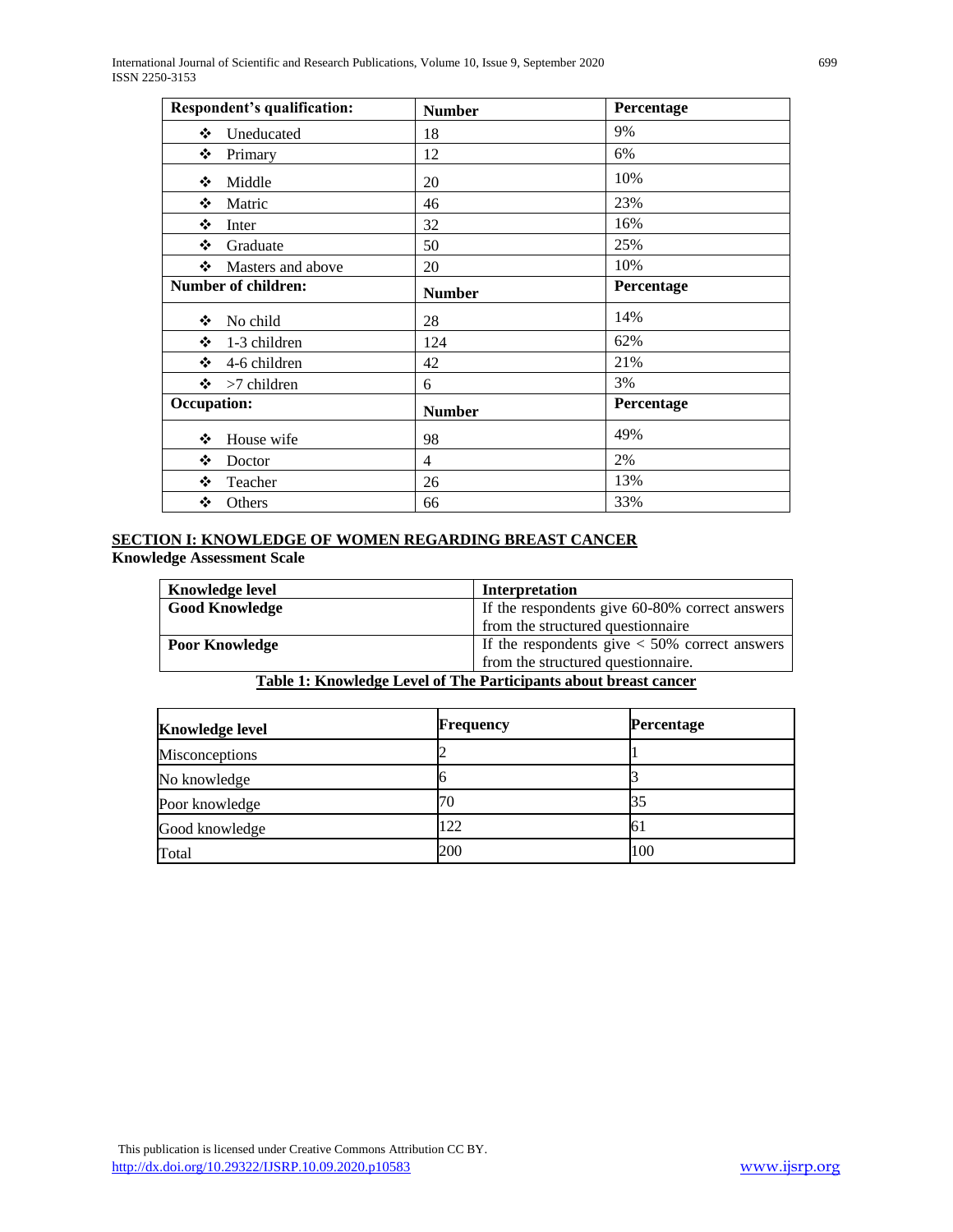

# **Figure 1: Knowledge level of the participants about breast cancer**

In this section objective of the study assessed the current knowledge of awareness regarding breast cancer among community women of Taxila. According to preselected criteria of knowledge it was concluded that 61% participants demonstrated good

knowledge, 35% had poor knowledge, 3% had no knowledge and 1% had misconceptions about knowledge of awareness regarding breast cancer among women of that area.

# **Table 2: Knowledge about risk factors of breast cancer**

| Knowledge about risk factors of breast cancer | <b>Frequency</b> | <b>Percent</b> |
|-----------------------------------------------|------------------|----------------|
| No knowledge                                  | 4                |                |
| Poor knowledge                                | 12               | h              |
| Good knowledge                                | 184              | 92             |
| Total                                         | 200              | 100            |

**Figure 2: Knowledge about risk factors of breast cancer**



The figure showed the current knowledge about risk factors of breast cancer (conception after 30, increasing age, family history, obesity, use of contraception, life style etc). It was concluded that 184 out of 200 (92%) participants demonstrated good knowledge, 12 (6%) had poor knowledge, and 4 (2%) had no knowledge about knowledge of risk factors of breast cancer.

 This publication is licensed under Creative Commons Attribution CC BY. <http://dx.doi.org/10.29322/IJSRP.10.09.2020.p10583> [www.ijsrp.org](http://ijsrp.org/)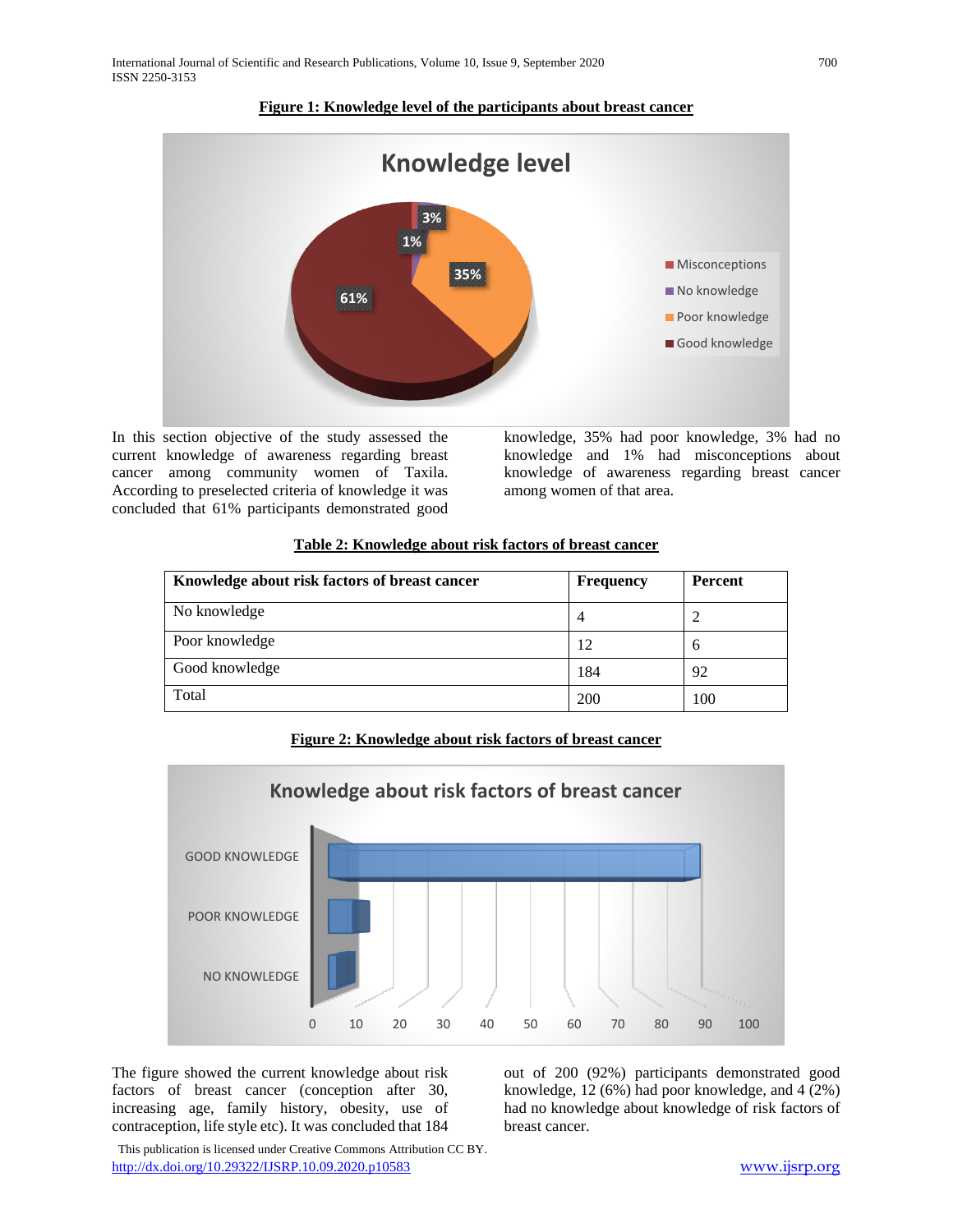| Knowledge about sign and symptoms of breast cancer | <b>Frequency</b> | Percentage |
|----------------------------------------------------|------------------|------------|
| <b>Misconceptions</b>                              | 22               |            |
| No knowledge                                       | 54               | 27         |
| Poor knowledge                                     | 42               | 21         |
| Good knowledge                                     | 82               | 41         |
| Total                                              | 200              | 100        |

**Table 3: Knowledge about sign and symptoms of breast cancer**



### **Figure 3: Knowledge about sign and symptoms of breast cancer**

The third objective of this section was to assess current knowledge about sign and symptoms of breast cancer (lump, pain or discharge from nipple or under armpit, and change in breast size etc.) among women. 41%

participants had good knowledge, 21% had poor knowledge, 27% had no knowledge and 11% women had misconception about sign and symptoms of breast cancer.

| Table 4: Knowledge about practices of women regarding breast self-examination |  |  |  |  |
|-------------------------------------------------------------------------------|--|--|--|--|
|                                                                               |  |  |  |  |

| Knowledge about breast self-examination | <b>Frequency</b> | <b>Percentage</b> |
|-----------------------------------------|------------------|-------------------|
| <b>Misconceptions</b>                   | 12               | h                 |
| No knowledge                            | 98               | 49                |
| Poor knowledge                          | 60               | 30                |
| Good knowledge                          | 30               | 15                |
| Total                                   | 200              | 100               |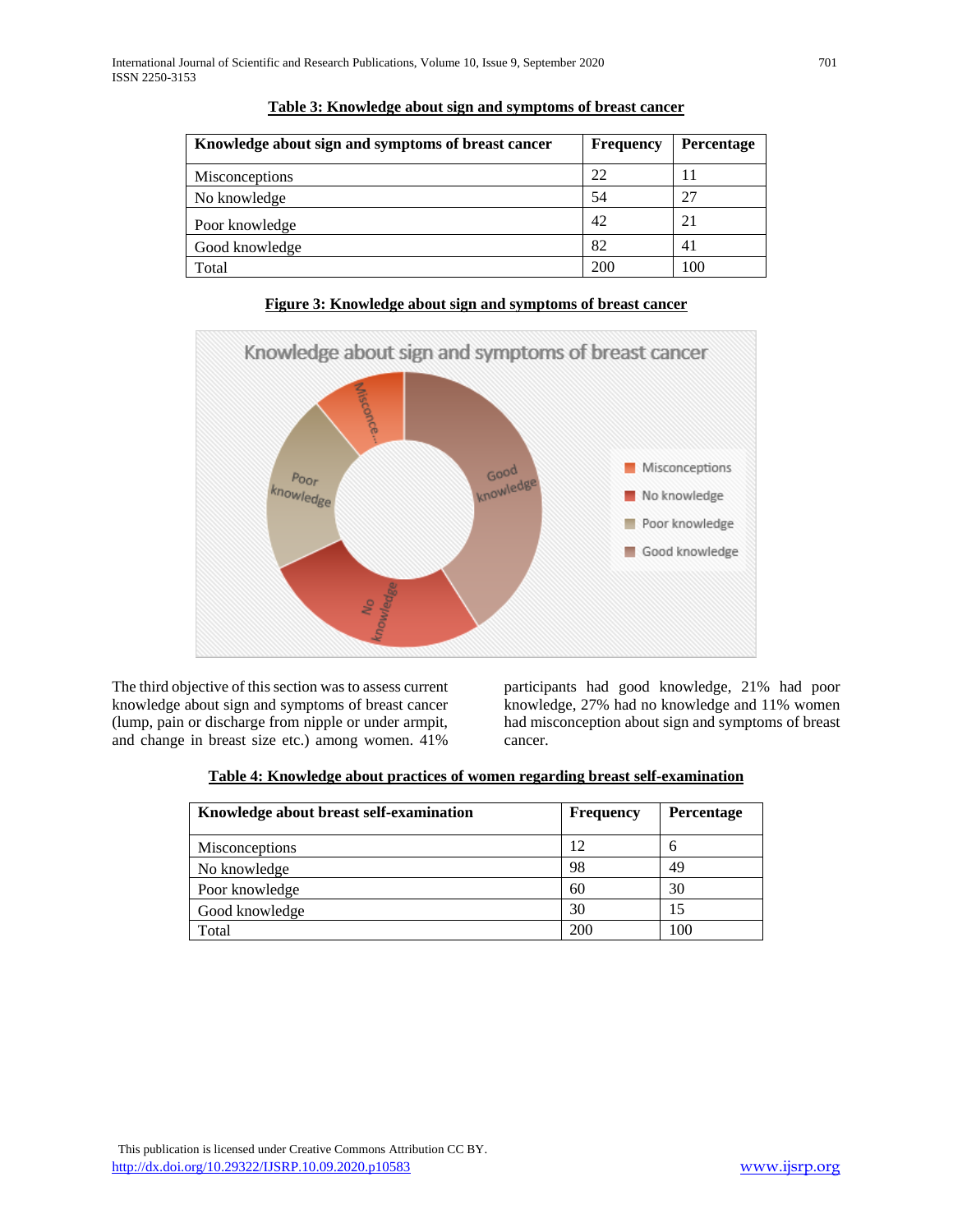

**Figure 4: Knowledge about practices of women regarding breast self-examination**

 The fourth objective of this section was to assess current knowledge about practices of breast selfexamination. According to preselected criteria of knowledge it was concluded that 30 out of 200 (15%)

participants demonstrated good knowledge, 60 (30%) had poor knowledge, and 98 (49%) had no knowledge and 12 (6%) had misconceptions about practices of breast self-examination.

| Table 5: Knowledge about screening methods of breast cancer |
|-------------------------------------------------------------|
|-------------------------------------------------------------|

| Knowledge about screening methods of breast<br>cancer | <b>Frequency</b> | <b>Percentage</b> |
|-------------------------------------------------------|------------------|-------------------|
| <b>Misconceptions</b>                                 | 92               | 46                |
| No knowledge                                          | 24               | 12                |
| Poor knowledge                                        | 20               | 10                |
| Good knowledge                                        | 64               | 32                |
| Total                                                 | 200              | 100               |





 The results showed that current knowledge about screening methods such as breast mammography and clinical breast examination of breast cancer. 32% participants demonstrated good knowledge, 10% had poor knowledge, 12% had no knowledge and 46% had misconceptions about screening methods of breast cancer.